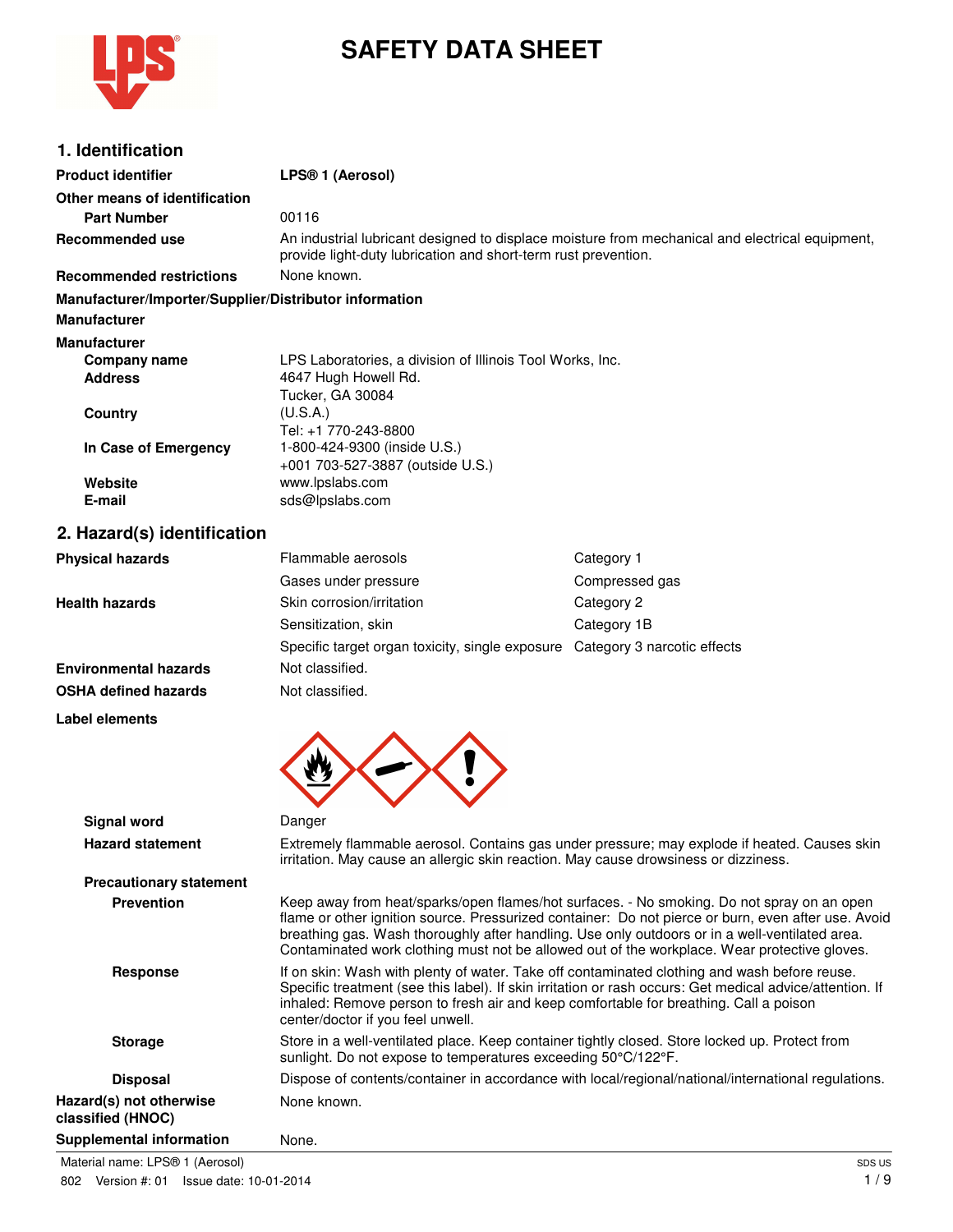### **3. Composition/information on ingredients**

#### **Mixtures**

| <b>Chemical name</b>                        | Common name and synonyms | <b>CAS number</b> | %         |
|---------------------------------------------|--------------------------|-------------------|-----------|
| Distillates Petroleum, Hydroteated<br>Light |                          | 64742-47-8        | $70 - 80$ |
| Distillates Petroleum Hydrotreated<br>Med   |                          | 64742-46-7        | $10 - 20$ |
| Carbon Dioxide                              |                          | 124-38-9          | $1 - 5$   |
| Sorbitan trioleate                          |                          | 26266-58-0        | 1 - 3     |
| Calcium Sulfonate                           |                          | 61789-86-4        | $0.1 - 1$ |

#### **4. First-aid measures**

| <b>Inhalation</b>                                                            | Remove victim to fresh air and keep at rest in a position comfortable for breathing. Call a POISON<br>CENTER or doctor/physician if you feel unwell.                                                                                                         |
|------------------------------------------------------------------------------|--------------------------------------------------------------------------------------------------------------------------------------------------------------------------------------------------------------------------------------------------------------|
| <b>Skin contact</b>                                                          | Remove contaminated clothing immediately and wash skin with soap and water. In case of<br>eczema or other skin disorders: Seek medical attention and take along these instructions. Wash<br>contaminated clothing before reuse.                              |
| Eye contact                                                                  | Immediately flush eyes with plenty of water for at least 15 minutes. Remove contact lenses, if<br>present and easy to do. Continue rinsing. Get medical attention if irritation develops and persists.                                                       |
| Ingestion                                                                    | In the unlikely event of swallowing contact a physician or poison control center. Rinse mouth. Do<br>not induce vomiting without advice from poison control center. If vomiting occurs, keep head low<br>so that stomach content doesn't get into the lungs. |
| <b>Most important</b><br>symptoms/effects, acute and<br>delayed              | May cause drowsiness and dizziness. Headache. Nausea, vomiting. Rash. Skin irritation. May<br>cause redness and pain. May cause an allergic skin reaction. Dermatitis.                                                                                       |
| Indication of immediate<br>medical attention and special<br>treatment needed | Provide general supportive measures and treat symptomatically. Keep victim under observation.<br>Symptoms may be delayed.                                                                                                                                    |
| <b>General information</b>                                                   | Ensure that medical personnel are aware of the material(s) involved, and take precautions to<br>protect themselves. Wash contaminated clothing before reuse.                                                                                                 |
| 5. Fire-fighting measures                                                    |                                                                                                                                                                                                                                                              |
| Suitable extinguishing media                                                 | Alcohol resistant foam. Water spray. Water fog. Dry chemical powder. Dry chemicals. Carbon<br>dioxide (CO2).                                                                                                                                                 |
| Unsuitable extinguishing<br>media                                            | Do not use water jet as an extinguisher, as this will spread the fire.                                                                                                                                                                                       |
| Specific hazards arising from<br>the chemical                                | Contents under pressure. Pressurized container may explode when exposed to heat or flame.<br>During fire, gases hazardous to health may be formed.                                                                                                           |
| Special protective equipment<br>and precautions for firefighters             | Firefighters must use standard protective equipment including flame retardant coat, helmet with<br>face shield, gloves, rubber boots, and in enclosed spaces, SCBA.                                                                                          |
| <b>Fire fighting</b><br>equipment/instructions                               | In case of fire: Stop leak if safe to do so. Move containers from fire area if you can do so without<br>risk. Cool containers exposed to heat with water spray and remove container, if no risk is involved.                                                 |

Containers should be cooled with water to prevent vapor pressure build up. For massive fire in cargo area, use unmanned hose holder or monitor nozzles, if possible. If not, withdraw and let fire burn out. **Specific methods** Use standard firefighting procedures and consider the hazards of other involved materials. Move containers from fire area if you can do so without risk. Cool containers exposed to flames with water until well after the fire is out. In the event of fire and/or explosion do not breathe fumes. **General fire hazards** Extremely flammable aerosol. Contents under pressure. Pressurized container may explode when exposed to heat or flame.

#### **6. Accidental release measures**

| Personal precautions,<br>protective equipment and<br>emergency procedures | Keep unnecessary personnel away. Keep people away from and upwind of spill/leak. Keep out of<br>low areas. Many gases are heavier than air and will spread along ground and collect in low or<br>confined areas (sewers, basements, tanks). Wear appropriate protective equipment and clothing<br>during clean-up. Avoid breathing gas. Do not touch damaged containers or spilled material unless<br>wearing appropriate protective clothing. Ventilate closed spaces before entering them. Local<br>authorities should be advised if significant spillages cannot be contained. Use personal protection<br>recommended in Section 8 of the SDS. |
|---------------------------------------------------------------------------|---------------------------------------------------------------------------------------------------------------------------------------------------------------------------------------------------------------------------------------------------------------------------------------------------------------------------------------------------------------------------------------------------------------------------------------------------------------------------------------------------------------------------------------------------------------------------------------------------------------------------------------------------|
|                                                                           |                                                                                                                                                                                                                                                                                                                                                                                                                                                                                                                                                                                                                                                   |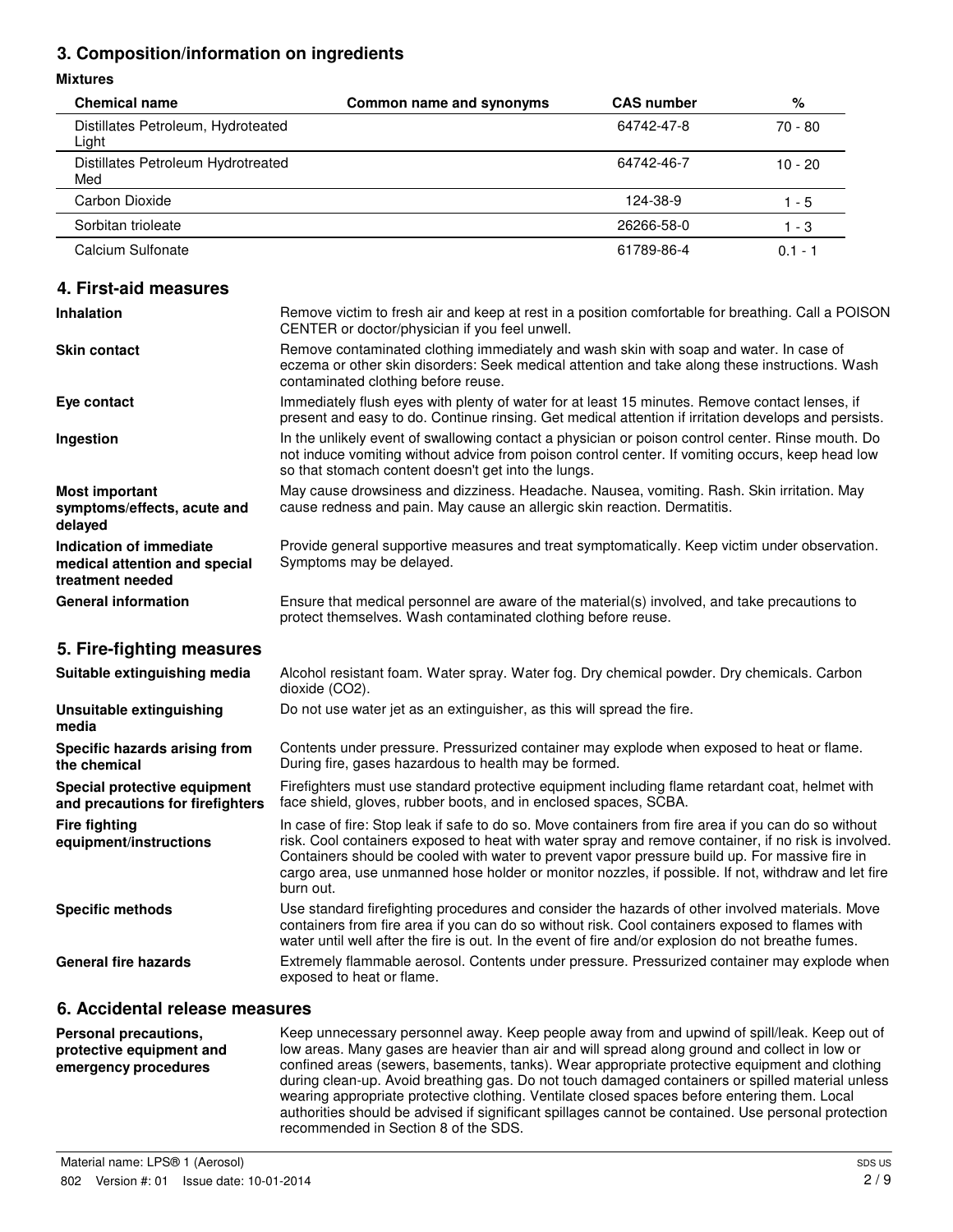| <b>Methods and materials for</b><br>containment and cleaning up | Refer to attached safety data sheets and/or instructions for use. Eliminate all ignition sources (no<br>smoking, flares, sparks, or flames in immediate area). Keep combustibles (wood, paper, oil, etc.)<br>away from spilled material. Stop leak if you can do so without risk. Move the cylinder to a safe and<br>open area if the leak is irreparable. Use water spray to reduce vapors or divert vapor cloud drift.<br>Isolate area until gas has dispersed. Dike far ahead of spill for later disposal. Scoop up used<br>absorbent into drums or other appropriate container. Prevent entry into waterways, sewer,<br>basements or confined areas. Following product recovery, flush area with water. For waste<br>disposal, see section 13 of the SDS. |
|-----------------------------------------------------------------|---------------------------------------------------------------------------------------------------------------------------------------------------------------------------------------------------------------------------------------------------------------------------------------------------------------------------------------------------------------------------------------------------------------------------------------------------------------------------------------------------------------------------------------------------------------------------------------------------------------------------------------------------------------------------------------------------------------------------------------------------------------|
| <b>Environmental precautions</b>                                | Avoid discharge into drains, water courses or onto the ground.                                                                                                                                                                                                                                                                                                                                                                                                                                                                                                                                                                                                                                                                                                |
| 7. Handling and storage                                         |                                                                                                                                                                                                                                                                                                                                                                                                                                                                                                                                                                                                                                                                                                                                                               |
| Precautions for safe handling                                   | Pressurized container: Do not pierce or burn, even after use. Do not use if spray button is missing<br>or defective. Do not spray on a naked flame or any other incandescent material. Do not smoke<br>while using or until sprayed surface is thoroughly dry. Do not cut, weld, solder, drill, grind, or<br>expose containers to heat, flame, sparks, or other sources of ignition. Do not re-use empty<br>containers. Avoid breathing gas. Avoid contact with eyes, skin, and clothing. Avoid prolonged<br>exposure. Use only in well-ventilated areas. Wear appropriate personal protective equipment.<br>Observe good industrial hygiene practices.                                                                                                       |
| Conditions for safe storage,<br>including any incompatibilities | Level 1 Aerosol.                                                                                                                                                                                                                                                                                                                                                                                                                                                                                                                                                                                                                                                                                                                                              |
|                                                                 | Store locked up. Pressurized container. Protect from sunlight and do not expose to temperatures<br>exceeding 50°C/122 °F. Do not puncture, incinerate or crush. Do not handle or store near an open<br>flame, heat or other sources of ignition. Store in original tightly closed container. Store in a<br>well-ventilated place. Keep out of the reach of children. Store away from incompatible materials<br>(see Section 10 of the SDS).                                                                                                                                                                                                                                                                                                                   |

## **8. Exposure controls/personal protection**

# **Occupational exposure limits**

| U.S. - OSHA                                                                                                |                                                                                                                                                                                                                                                                                                                                                                                                        |              |             |
|------------------------------------------------------------------------------------------------------------|--------------------------------------------------------------------------------------------------------------------------------------------------------------------------------------------------------------------------------------------------------------------------------------------------------------------------------------------------------------------------------------------------------|--------------|-------------|
| <b>Components</b>                                                                                          | <b>Type</b>                                                                                                                                                                                                                                                                                                                                                                                            | Value        | <b>Form</b> |
| Distillates Petroleum,<br>Hydroteated Light (CAS<br>64742-47-8)                                            | PEL                                                                                                                                                                                                                                                                                                                                                                                                    | $5$ mg/m $3$ | Oil mist    |
|                                                                                                            | US. OSHA Table Z-1 Limits for Air Contaminants (29 CFR 1910.1000)                                                                                                                                                                                                                                                                                                                                      |              |             |
| <b>Components</b>                                                                                          | <b>Type</b>                                                                                                                                                                                                                                                                                                                                                                                            | Value        |             |
| Carbon Dioxide (CAS<br>$124 - 38 - 9$                                                                      | <b>PEL</b>                                                                                                                                                                                                                                                                                                                                                                                             | 9000 mg/m3   |             |
|                                                                                                            |                                                                                                                                                                                                                                                                                                                                                                                                        | 5000 ppm     |             |
| <b>ACGIH</b>                                                                                               |                                                                                                                                                                                                                                                                                                                                                                                                        |              |             |
| <b>Components</b>                                                                                          | <b>Type</b>                                                                                                                                                                                                                                                                                                                                                                                            | Value        | Form        |
| Distillates Petroleum,<br>Hydroteated Light (CAS<br>64742-47-8)<br><b>US. ACGIH Threshold Limit Values</b> | <b>TWA</b>                                                                                                                                                                                                                                                                                                                                                                                             | $5$ mg/m $3$ | Oil mist    |
| <b>Components</b>                                                                                          | <b>Type</b>                                                                                                                                                                                                                                                                                                                                                                                            | Value        |             |
| Carbon Dioxide (CAS<br>$124 - 38 - 9$                                                                      | <b>STEL</b>                                                                                                                                                                                                                                                                                                                                                                                            | 30000 ppm    |             |
|                                                                                                            | <b>TWA</b>                                                                                                                                                                                                                                                                                                                                                                                             | 5000 ppm     |             |
| US. NIOSH: Pocket Guide to Chemical Hazards                                                                |                                                                                                                                                                                                                                                                                                                                                                                                        |              |             |
| <b>Components</b>                                                                                          | <b>Type</b>                                                                                                                                                                                                                                                                                                                                                                                            | Value        |             |
| Carbon Dioxide (CAS<br>$124 - 38 - 9$                                                                      | <b>STEL</b>                                                                                                                                                                                                                                                                                                                                                                                            | 54000 mg/m3  |             |
|                                                                                                            |                                                                                                                                                                                                                                                                                                                                                                                                        | 30000 ppm    |             |
|                                                                                                            | <b>TWA</b>                                                                                                                                                                                                                                                                                                                                                                                             | 9000 mg/m3   |             |
|                                                                                                            |                                                                                                                                                                                                                                                                                                                                                                                                        | 5000 ppm     |             |
| <b>Biological limit values</b>                                                                             | No biological exposure limits noted for the ingredient(s).                                                                                                                                                                                                                                                                                                                                             |              |             |
| Appropriate engineering<br>controls                                                                        | Good general ventilation (typically 10 air changes per hour) should be used. Ventilation rates<br>should be matched to conditions. If applicable, use process enclosures, local exhaust ventilation,<br>or other engineering controls to maintain airborne levels below recommended exposure limits. If<br>exposure limits have not been established, maintain airborne levels to an acceptable level. |              |             |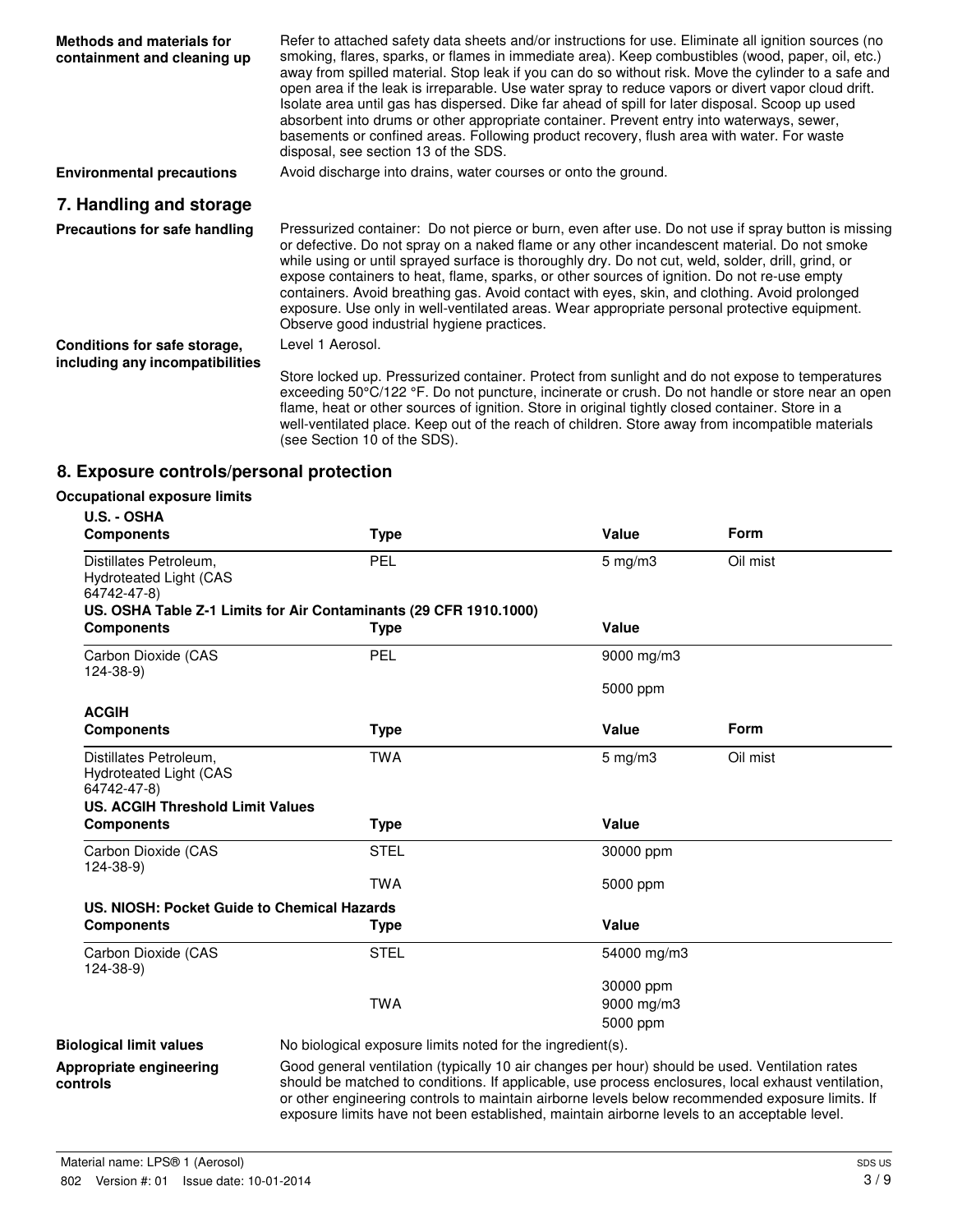#### **Individual protection measures, such as personal protective equipment**

| Eye/face protection               | Wear safety glasses with side shields (or goggles).                                                                                                                                                                         |
|-----------------------------------|-----------------------------------------------------------------------------------------------------------------------------------------------------------------------------------------------------------------------------|
| <b>Skin protection</b>            |                                                                                                                                                                                                                             |
| <b>Hand protection</b>            | Chemical resistant gloves are recommended.                                                                                                                                                                                  |
| Other                             | Avoid contact with the skin. Wear appropriate chemical resistant clothing.                                                                                                                                                  |
| <b>Respiratory protection</b>     | When workers are facing concentrations above the exposure limit they must use appropriate<br>certified respirators.                                                                                                         |
| <b>Thermal hazards</b>            | Not applicable.                                                                                                                                                                                                             |
| General hygiene<br>considerations | Always observe good personal hygiene measures, such as washing after handling the material<br>and before eating, drinking, and/or smoking. Routinely wash work clothing and protective<br>equipment to remove contaminants. |

## **9. Physical and chemical properties**

| <b>Appearance</b>                                 | Liquid.                                                   |
|---------------------------------------------------|-----------------------------------------------------------|
| <b>Physical state</b>                             | Gas.                                                      |
| <b>Form</b>                                       | Aerosol.                                                  |
| Color                                             | Amber.                                                    |
| Odor                                              | Characteristic.                                           |
| <b>Odor threshold</b>                             | Not available.                                            |
| pH                                                | Not applicable                                            |
| Melting point/freezing point                      | < -58 °F (< -50 °C)                                       |
| Initial boiling point and boiling<br>range        | 415.4 °F (213 °C)                                         |
| <b>Flash point</b>                                | 174.2 °F (79.0 °C) Tag Closed Cup (dispensed liquid)      |
| <b>Evaporation rate</b>                           | $< 0.1$ (BuAc = 1)                                        |
| Flammability (solid, gas)                         | Flammable gas.                                            |
| Upper/lower flammability or explosive limits      |                                                           |
| <b>Flammability limit - lower</b><br>(%)          | 0.6%                                                      |
| <b>Flammability limit - upper</b><br>(%)          | 7%                                                        |
| Explosive limit - lower (%)                       | Not available.                                            |
| Explosive limit - upper (%)                       | Not available.                                            |
| Vapor pressure                                    | < 0.05 mm Hg @ 20°C                                       |
| <b>Vapor density</b>                              | $> 1$ (air = 1)                                           |
| <b>Relative density</b>                           | $0.79 - 0.81$ @ 20°C                                      |
| Solubility(ies)                                   |                                                           |
| Solubility (water)                                | Not soluble                                               |
| <b>Partition coefficient</b><br>(n-octanol/water) | < 1                                                       |
| <b>Auto-ignition temperature</b>                  | > 442.4 °F (> 228 °C)                                     |
| <b>Decomposition temperature</b>                  | Not established                                           |
| <b>Viscosity</b>                                  | $<$ 3.8 cSt @ 25°C                                        |
| <b>Other information</b>                          |                                                           |
| <b>Heat of combustion</b>                         | Not established                                           |
| <b>Percent volatile</b>                           | $95 - 96 %$                                               |
| VOC (Weight %)                                    | 0.4 % per US State & Federal Consumer Product Regulations |
| 10. Stability and reactivity                      |                                                           |

| Reactivity |
|------------|
|------------|

The product is stable and non-reactive under normal conditions of use, storage and transport. **Chemical stability** Material is stable under normal conditions.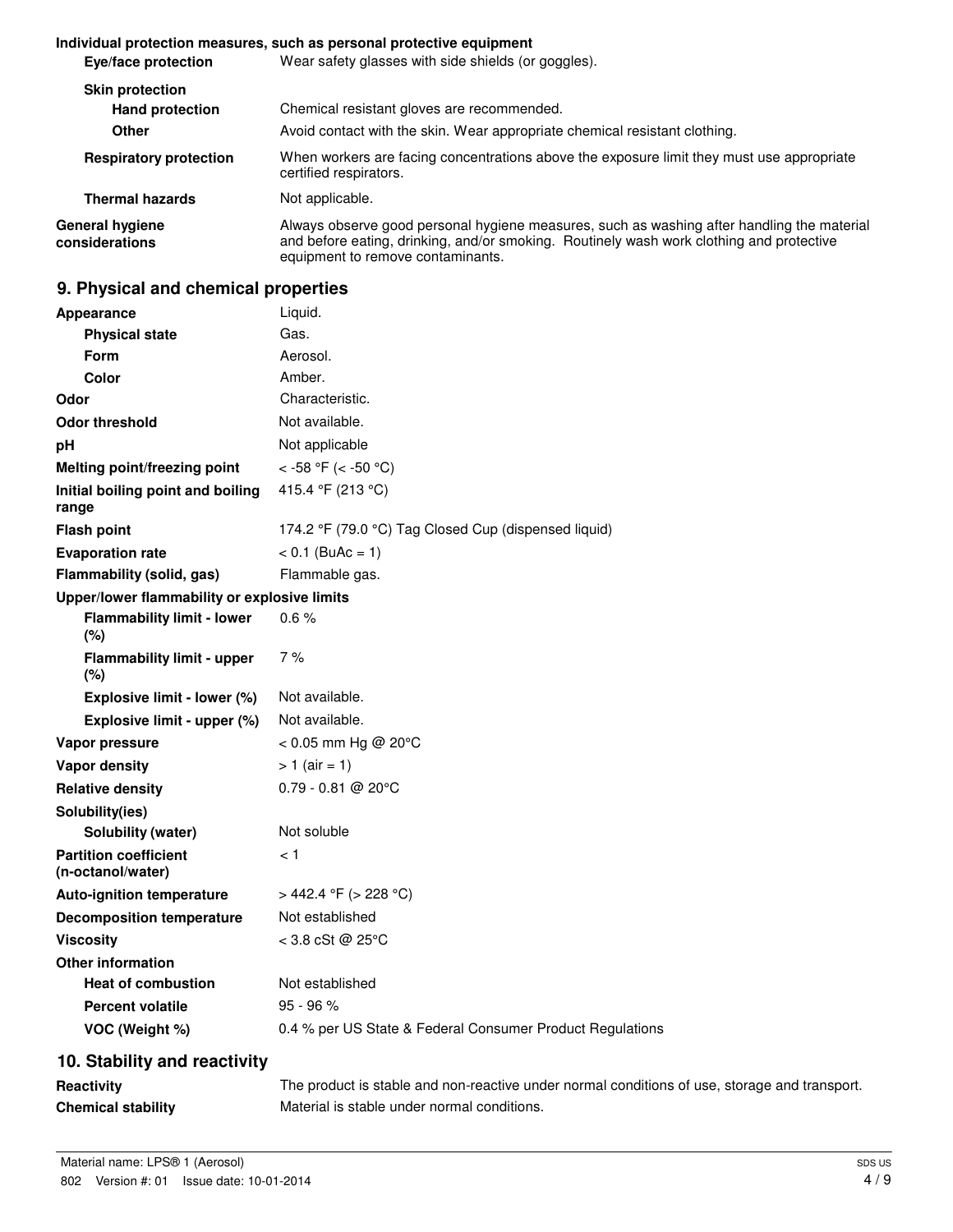| <b>Possibility of hazardous</b><br>reactions | Hazardous polymerization does not occur.                                                                                                          |
|----------------------------------------------|---------------------------------------------------------------------------------------------------------------------------------------------------|
| <b>Conditions to avoid</b>                   | Avoid heat, sparks, open flames and other ignition sources. Avoid temperatures exceeding the<br>flash point. Contact with incompatible materials. |
| Incompatible materials                       | Oxidizing agents.                                                                                                                                 |
| <b>Hazardous decomposition</b><br>products   | Carbon oxides.                                                                                                                                    |

## **11. Toxicological information**

## **Information on likely routes of exposure**

| <b>Inhalation</b>                                                                  | Vapors have a narcotic effect and may cause headache, fatigue, dizziness and nausea.                                                                                                                                                                                                                                                         |  |
|------------------------------------------------------------------------------------|----------------------------------------------------------------------------------------------------------------------------------------------------------------------------------------------------------------------------------------------------------------------------------------------------------------------------------------------|--|
| <b>Skin contact</b>                                                                | Causes skin irritation. May cause an allergic skin reaction.                                                                                                                                                                                                                                                                                 |  |
| Eye contact                                                                        | Direct contact with eyes may cause temporary irritation.                                                                                                                                                                                                                                                                                     |  |
| Ingestion                                                                          | May be fatal if swallowed and enters airways.                                                                                                                                                                                                                                                                                                |  |
| Symptoms related to the<br>physical, chemical and<br>toxicological characteristics | Symptoms may include stinging, tearing, redness, swelling, and blurred vision. Skin irritation.<br>Exposure may cause temporary irritation, redness, or discomfort. Defatting of the skin. Rash.<br>Vapors have a narcotic effect and may cause headache, fatique, dizziness and nausea. Decrease<br>in motor functions. Behavioral changes. |  |

#### **Information on toxicological effects**

| <b>Acute toxicity</b>                                     | Narcotic effects. May cause an allergic skin reaction.   |                        |
|-----------------------------------------------------------|----------------------------------------------------------|------------------------|
| <b>Components</b>                                         | <b>Species</b>                                           | <b>Test Results</b>    |
| Calcium Sulfonate (CAS 61789-86-4)                        |                                                          |                        |
| <b>Acute</b>                                              |                                                          |                        |
| Dermal                                                    |                                                          |                        |
| LD50                                                      | Rabbit                                                   | > 2000 mg/kg, 24 Hours |
|                                                           | Rat                                                      | > 2000 mg/kg, 24 Hours |
| Inhalation                                                |                                                          |                        |
| <b>LC50</b>                                               | Rat                                                      | > 1.9 mg/l, 4 Hours    |
| Oral                                                      |                                                          |                        |
| LD50                                                      | Rat                                                      | 10000 - 20000 mg/kg    |
| Distillates Petroleum Hydrotreated Med (CAS 64742-46-7)   |                                                          |                        |
| <b>Acute</b>                                              |                                                          |                        |
| Dermal                                                    |                                                          |                        |
| LD50                                                      | Rabbit                                                   | > 2000 mg/kg, 24 Hours |
| Inhalation                                                |                                                          |                        |
| LC50                                                      | Rat                                                      | 7640 mg/m3, 4 Hours    |
|                                                           |                                                          | 1.72 mg/l, 4 Hours     |
| Distillates Petroleum, Hydroteated Light (CAS 64742-47-8) |                                                          |                        |
| Acute                                                     |                                                          |                        |
| Dermal                                                    |                                                          |                        |
| LD50                                                      | Rabbit                                                   | > 2000 mg/kg           |
|                                                           |                                                          | > 2000 mg/kg, 24 Hours |
| Inhalation                                                |                                                          |                        |
| <b>LC50</b>                                               | Cat                                                      | $> 6.4$ mg/l, 6 Hours  |
|                                                           | Rat                                                      | > 7.5 mg/l, 6 Hours    |
|                                                           |                                                          | > 4.3 mg/l, 4 Hours    |
|                                                           |                                                          | $> 0.1$ mg/l, 8 Hours  |
| Oral                                                      |                                                          |                        |
| LD50                                                      | Rat                                                      | > 5000 mg/kg           |
| Skin corrosion/irritation                                 | Causes skin irritation.                                  |                        |
| Serious eye damage/eye<br>irritation                      | Direct contact with eyes may cause temporary irritation. |                        |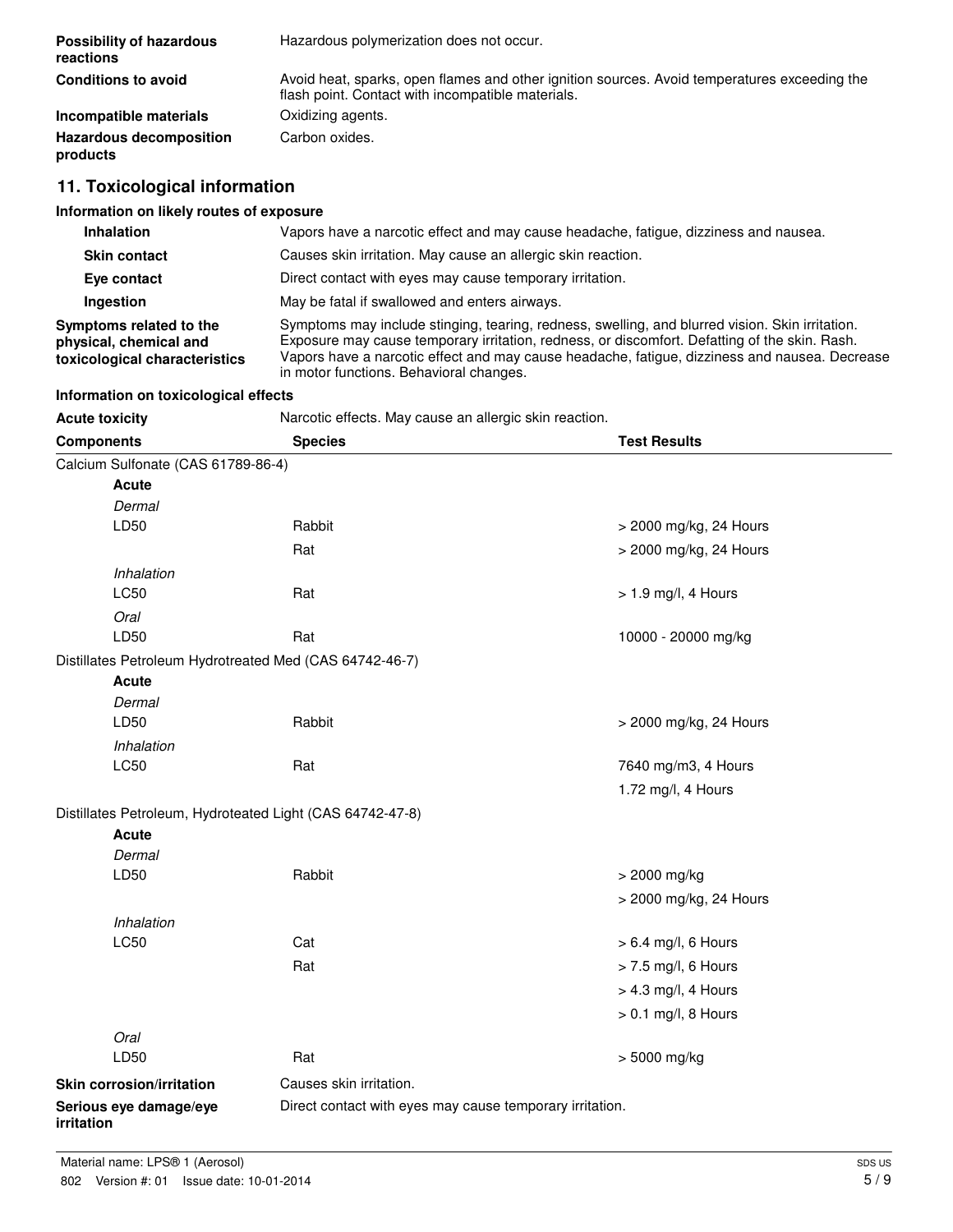| Respiratory or skin sensitization                     |                                                                                                                     |
|-------------------------------------------------------|---------------------------------------------------------------------------------------------------------------------|
| <b>Respiratory sensitization</b>                      | Not a respiratory sensitizer.                                                                                       |
| <b>Skin sensitization</b>                             | May cause an allergic skin reaction.                                                                                |
| Germ cell mutagenicity                                | No data available to indicate product or any components present at greater than 0.1% are<br>mutagenic or genotoxic. |
| Carcinogenicity                                       | This product is not considered to be a carcinogen by IARC, ACGIH, NTP, or OSHA.                                     |
|                                                       | OSHA Specifically Regulated Substances (29 CFR 1910.1001-1050)                                                      |
| Not listed.                                           |                                                                                                                     |
| <b>Reproductive toxicity</b>                          | This product is not expected to cause reproductive or developmental effects.                                        |
| Specific target organ toxicity -<br>single exposure   | Narcotic effects.                                                                                                   |
| Specific target organ toxicity -<br>repeated exposure | Based on available data, the classification criteria are not met.                                                   |
| <b>Aspiration hazard</b>                              | Not likely, due to the form of the product.                                                                         |
| <b>Chronic effects</b>                                | Prolonged inhalation may be harmful.                                                                                |

# **12. Ecological information**

| <b>Ecotoxicity</b>                                                    |                    | Harmful to aquatic life with long lasting effects.      |                               |  |
|-----------------------------------------------------------------------|--------------------|---------------------------------------------------------|-------------------------------|--|
| <b>Components</b>                                                     |                    | <b>Species</b>                                          | <b>Test Results</b>           |  |
| Distillates Petroleum, Hydroteated Light (CAS 64742-47-8)             |                    |                                                         |                               |  |
| <b>Aquatic</b>                                                        |                    |                                                         |                               |  |
| Fish                                                                  | <b>LC50</b>        | Rainbow trout, donaldson trout<br>(Oncorhynchus mykiss) | $2.9 \text{ mg/l}$ , 96 hours |  |
| Persistence and degradability                                         |                    | Not inherently biodegradable.                           |                               |  |
| <b>Bioaccumulative potential</b>                                      | Not available.     |                                                         |                               |  |
| Partition coefficient n-octanol / water (log Kow)<br>LPS® 1 (Aerosol) |                    | < 1                                                     |                               |  |
| Mobility in soil                                                      | No data available. |                                                         |                               |  |
| Other adverse effects                                                 | None known.        |                                                         |                               |  |

# **13. Disposal considerations**

| <b>Disposal instructions</b>             | Consult authorities before disposal. Contents under pressure. Do not puncture, incinerate or crush.<br>Dispose of contents/container in accordance with local/regional/national/international regulations.                                       |
|------------------------------------------|--------------------------------------------------------------------------------------------------------------------------------------------------------------------------------------------------------------------------------------------------|
| Local disposal regulations               | Dispose in accordance with all applicable regulations.                                                                                                                                                                                           |
| Hazardous waste code                     | D003: Waste Reactive material                                                                                                                                                                                                                    |
| Waste from residues / unused<br>products | Dispose of in accordance with local regulations. Empty containers or liners may retain some<br>product residues. This material and its container must be disposed of in a safe manner (see:<br>Disposal instructions).                           |
| <b>Contaminated packaging</b>            | Empty containers should be taken to an approved waste handling site for recycling or disposal.<br>Since emptied containers may retain product residue, follow label warnings even after container is<br>emptied. Do not re-use empty containers. |

# **14. Transport information**

| <b>DOT</b>                   |                                                                                                      |
|------------------------------|------------------------------------------------------------------------------------------------------|
| UN number                    | UN1950                                                                                               |
| UN proper shipping name      | Aerosols, flammable                                                                                  |
| Transport hazard class(es)   |                                                                                                      |
| <b>Class</b>                 | 2.1                                                                                                  |
| <b>Subsidiary risk</b>       |                                                                                                      |
| Label(s)                     | 2.1                                                                                                  |
| Packing group                | Not applicable.                                                                                      |
| <b>Environmental hazards</b> |                                                                                                      |
| <b>Marine pollutant</b>      | No                                                                                                   |
|                              | Special precautions for user Read safety instructions, SDS and emergency procedures before handling. |
| <b>Special provisions</b>    | N <sub>82</sub>                                                                                      |
| Packaging exceptions         | 306                                                                                                  |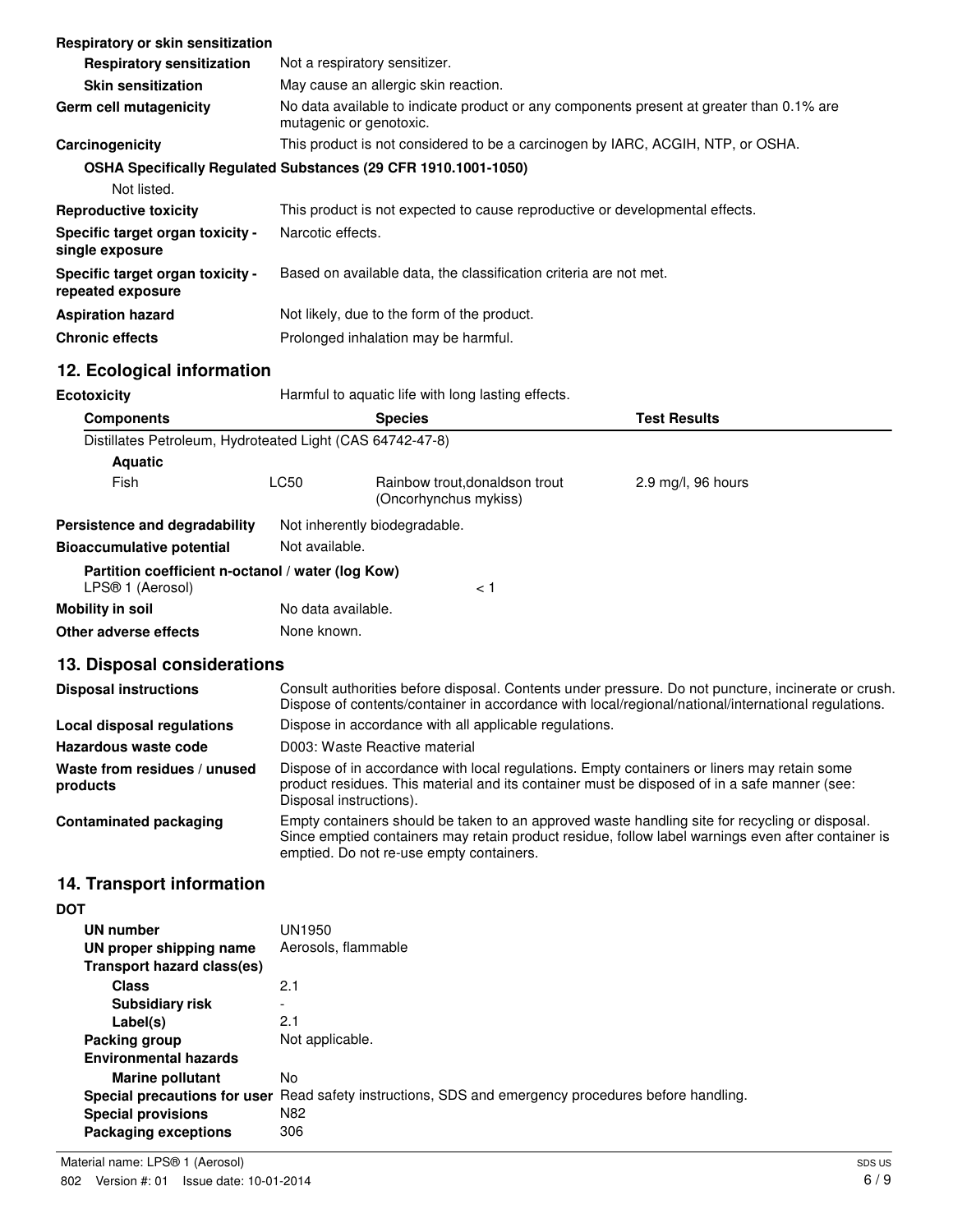| Packaging non bulk                                                             | None                                                                                                 |
|--------------------------------------------------------------------------------|------------------------------------------------------------------------------------------------------|
| Packaging bulk                                                                 | None                                                                                                 |
| <b>IATA</b>                                                                    |                                                                                                      |
| <b>UN number</b>                                                               | <b>UN1950</b>                                                                                        |
| UN proper shipping name                                                        | Aerosols, flammable                                                                                  |
| <b>Transport hazard class(es)</b>                                              |                                                                                                      |
| Class                                                                          | 2.1                                                                                                  |
| <b>Subsidiary risk</b>                                                         |                                                                                                      |
| Packing group                                                                  | Not applicable.                                                                                      |
| <b>Environmental hazards</b>                                                   | No                                                                                                   |
| <b>ERG Code</b>                                                                | 10L                                                                                                  |
|                                                                                | Special precautions for user Read safety instructions, SDS and emergency procedures before handling. |
| <b>Other information</b>                                                       |                                                                                                      |
| Passenger and cargo<br>aircraft                                                | Allowed.                                                                                             |
| Cargo aircraft only                                                            | Allowed.                                                                                             |
| <b>IMDG</b>                                                                    |                                                                                                      |
| UN number                                                                      | <b>UN1950</b>                                                                                        |
| UN proper shipping name                                                        | AEROSOLS, Flammable                                                                                  |
| <b>Transport hazard class(es)</b>                                              |                                                                                                      |
| Class                                                                          | 2.1                                                                                                  |
| <b>Subsidiary risk</b>                                                         |                                                                                                      |
| Label(s)                                                                       | 2.1                                                                                                  |
| Packing group                                                                  | Not applicable.                                                                                      |
| <b>Environmental hazards</b>                                                   |                                                                                                      |
| <b>Marine pollutant</b>                                                        | No.                                                                                                  |
| <b>EmS</b>                                                                     | $F-D, S-U$                                                                                           |
|                                                                                | Special precautions for user Read safety instructions, SDS and emergency procedures before handling. |
| Transport in bulk according to<br>Annex II of MARPOL 73/78 and<br>the IBC Code | This substance/mixture is not intended to be transported in bulk.                                    |
| <b>DOT</b>                                                                     |                                                                                                      |







## **15. Regulatory information**

**US federal regulations** This product is a "Hazardous Chemical" as defined by the OSHA Hazard Communication Standard, 29 CFR 1910.1200. All components are on the U.S. EPA TSCA Inventory List.

### **TSCA Section 12(b) Export Notification (40 CFR 707, Subpt. D)**

Not regulated.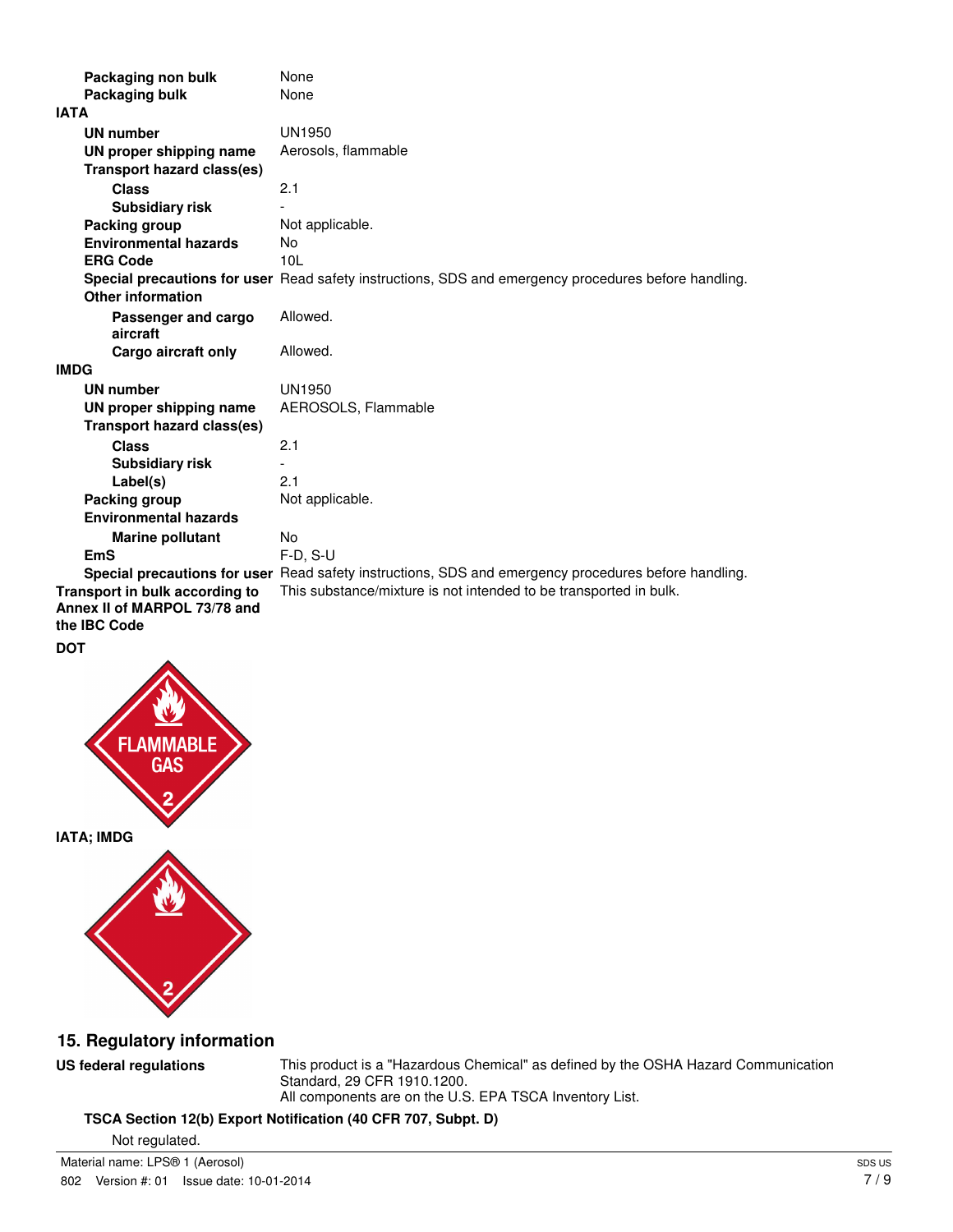| <b>CERCLA Hazardous Substance List (40 CFR 302.4)</b>        |                                                                                                                                                                                                   |                        |
|--------------------------------------------------------------|---------------------------------------------------------------------------------------------------------------------------------------------------------------------------------------------------|------------------------|
| Not listed.                                                  |                                                                                                                                                                                                   |                        |
| <b>SARA 304 Emergency release notification</b>               |                                                                                                                                                                                                   |                        |
| Not regulated.                                               | OSHA Specifically Regulated Substances (29 CFR 1910.1001-1050)                                                                                                                                    |                        |
| Not listed.                                                  |                                                                                                                                                                                                   |                        |
|                                                              | Superfund Amendments and Reauthorization Act of 1986 (SARA)                                                                                                                                       |                        |
| <b>Hazard categories</b>                                     | Immediate Hazard - Yes<br>Delayed Hazard - No<br>Fire Hazard - Yes<br>Pressure Hazard - Yes<br>Reactivity Hazard - No                                                                             |                        |
| <b>SARA 302 Extremely hazardous substance</b><br>Not listed. |                                                                                                                                                                                                   |                        |
| SARA 311/312 Hazardous<br>chemical                           | Yes                                                                                                                                                                                               |                        |
| SARA 313 (TRI reporting)<br>Not regulated.                   |                                                                                                                                                                                                   |                        |
| Other federal regulations                                    |                                                                                                                                                                                                   |                        |
|                                                              | Clean Air Act (CAA) Section 112 Hazardous Air Pollutants (HAPs) List                                                                                                                              |                        |
| Not regulated.                                               | Clean Air Act (CAA) Section 112(r) Accidental Release Prevention (40 CFR 68.130)                                                                                                                  |                        |
| Not regulated.                                               |                                                                                                                                                                                                   |                        |
| <b>Safe Drinking Water Act</b><br>(SDWA)                     | Not regulated.                                                                                                                                                                                    |                        |
| US state regulations                                         |                                                                                                                                                                                                   |                        |
|                                                              | US. California Controlled Substances. CA Department of Justice (California Health and Safety Code Section 11100)                                                                                  |                        |
| Not listed.<br>US. Massachusetts RTK - Substance List        |                                                                                                                                                                                                   |                        |
| Carbon Dioxide (CAS 124-38-9)                                |                                                                                                                                                                                                   |                        |
| Carbon Dioxide (CAS 124-38-9)                                | US. New Jersey Worker and Community Right-to-Know Act<br>US. Pennsylvania Worker and Community Right-to-Know Law                                                                                  |                        |
| Carbon Dioxide (CAS 124-38-9)<br><b>US. Rhode Island RTK</b> |                                                                                                                                                                                                   |                        |
| Not regulated.                                               |                                                                                                                                                                                                   |                        |
| US. California Proposition 65                                | California Safe Drinking Water and Toxic Enforcement Act of 1986 (Proposition 65): This material is not known to contain<br>any chemicals currently listed as carcinogens or reproductive toxins. |                        |
| <b>International Inventories</b>                             |                                                                                                                                                                                                   |                        |
| Country(s) or region                                         | Inventory name                                                                                                                                                                                    | On inventory (yes/no)* |
| Australia                                                    | Australian Inventory of Chemical Substances (AICS)                                                                                                                                                | Yes                    |
| Canada                                                       | Domestic Substances List (DSL)                                                                                                                                                                    | Yes                    |
| Canada                                                       | Non-Domestic Substances List (NDSL)                                                                                                                                                               | No                     |
| China                                                        | Inventory of Existing Chemical Substances in China (IECSC)                                                                                                                                        | No                     |
| Europe                                                       | European Inventory of Existing Commercial Chemical<br>Substances (EINECS)                                                                                                                         | Yes                    |
| Europe                                                       | European List of Notified Chemical Substances (ELINCS)                                                                                                                                            | No                     |
| Japan                                                        | Inventory of Existing and New Chemical Substances (ENCS)                                                                                                                                          | No                     |
| Korea                                                        | Existing Chemicals List (ECL)                                                                                                                                                                     | Yes                    |
| New Zealand                                                  | New Zealand Inventory                                                                                                                                                                             | No                     |
| Philippines                                                  | Philippine Inventory of Chemicals and Chemical Substances<br>(PICCS)                                                                                                                              | Yes                    |